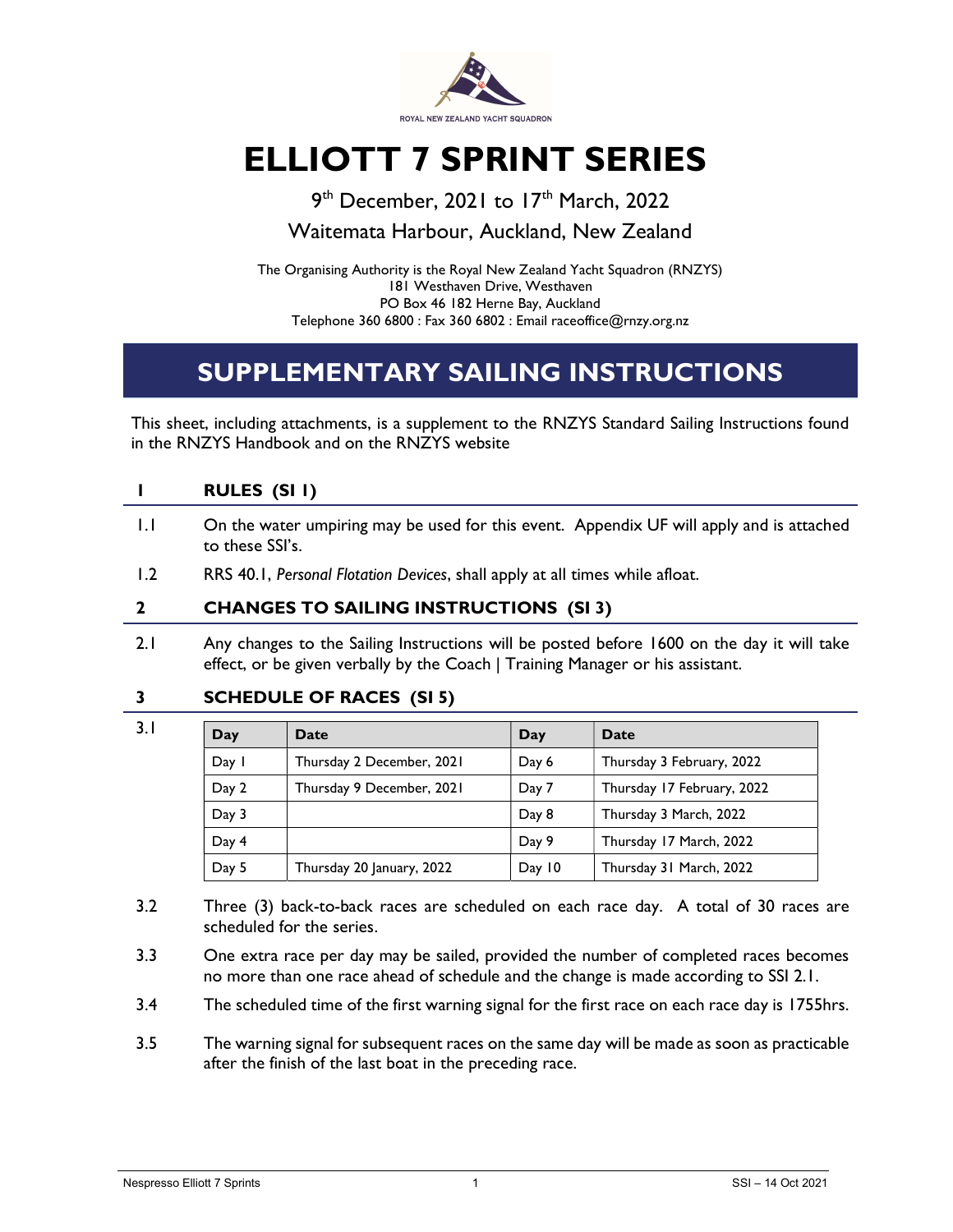

#### 4 CLASS FLAG (SI 6)

4.1 The class flag will be an 'E' (Echo) flag.

#### 5 COURSES (SI 7)

- 5.1 The courses to be sailed, the order in which the marks are to be passed, and the side on which each mark is to be left are shown in Attachment A.
- 5.2 If course L2-Port is to be sailed (mark 1 and 1a rounded to port), a red flag will be flown from the bow of the race committee vessel at or before the warning signal. If course L2-Stbd is to be sailed (mark 1 and 1a rounded to starboard), a green flag will be flown from the bow of the race committee vessel at or before the warning signal.

#### 6 MARKS (SI 8)

6.1 The description of the marks is in the table in Attachment A.

#### 7 THE START (SI 10)

- 7.1 To alert boats that a race will begin shortly, the orange starting line flag will be displayed with one sound at least two minutes before a warning signal is made.
- 7.2 Races will be started using RRS 26 with the warning signal made 3 mins before the starting signal.

| <b>Minutes Before</b><br><b>Starting Signal</b> | <b>Visual Signal</b>        | <b>Sound Signal</b> | Meaning             |
|-------------------------------------------------|-----------------------------|---------------------|---------------------|
|                                                 | AP removed                  | <b>One</b>          | I min to warning    |
|                                                 | Class flag $-$ "E"          | <b>One</b>          | Warning signal      |
|                                                 | P U or Black flag           | One                 | Preparatory signal  |
|                                                 | Preparatory flag<br>removed | One Long            | One minute to start |
|                                                 | Class flag removed          | One                 | Starting signal     |

#### 8 CHANGE OF COURSE (SI 11)

- 8.1 To change the position of the windward mark, the race committee will lay a new mark 1 and remove the original mark as soon as practicable. A new offset mark ( mark 1a ) will not be laid.
- 8.2 The change will be signalled, before the leading boat has begun the leg to the new mark by an official boat stationed at the leeward mark. The official boat will display code flag "C" and make repetitive sound signals. This changes RRS 33.

#### 9 THE FINISH (SI 12)

9.1 The finish line will be between a staff displaying a blue flag on the race committee finish boat and the course side of the finishing mark.

#### 10 PENALTY SYSTEM (SI 13)

10.1 On the water umpiring may be used for this event. Appendix UF will apply.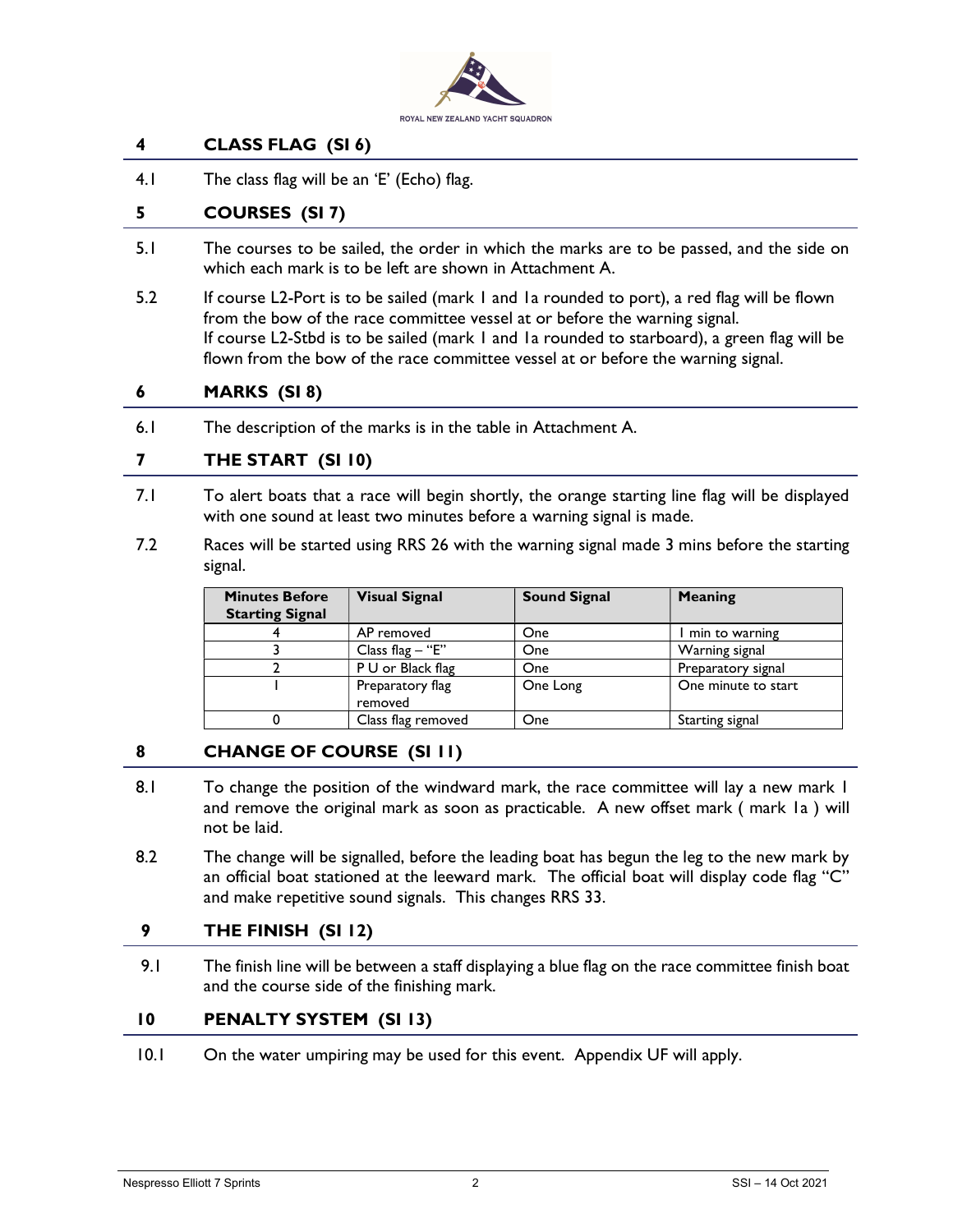

#### 11 TIME LIMITS (SI 14)

 11.1  $Race/Course$  Time Limit Finishing Window Elliott 7 | 45 minutes | 15 minutes

#### 12 PROTESTS AND REQUESTS FOR REDRESS (SI 15)

12.1 As per Appendix UF - attached.

#### 13 REPLACEMENT OF CREW OR EQUIPMENT

13.1 [DP] The replacement of crew or equipment shall be as prescribed by the Coach | Training Manager or his assistant.

#### 14 PRIZES

- 14.1 A Line Prize will be awarded to the overall winner of each race day.
- 14.2 Series prizes will be awarded to First, Second and Third overall on line at the series prizegiving to be held on Thursday 31<sup>st</sup> March, 2022.
- 14.3 The Trophy for first place overall on line will be presented at the RNZYS Summer Series prize-giving on Saturday 21<sup>st</sup> May, 2022.
- 14.4 Additional prizes may be awarded at the discretion of the Organising Authority.

Dated: 23 November 2021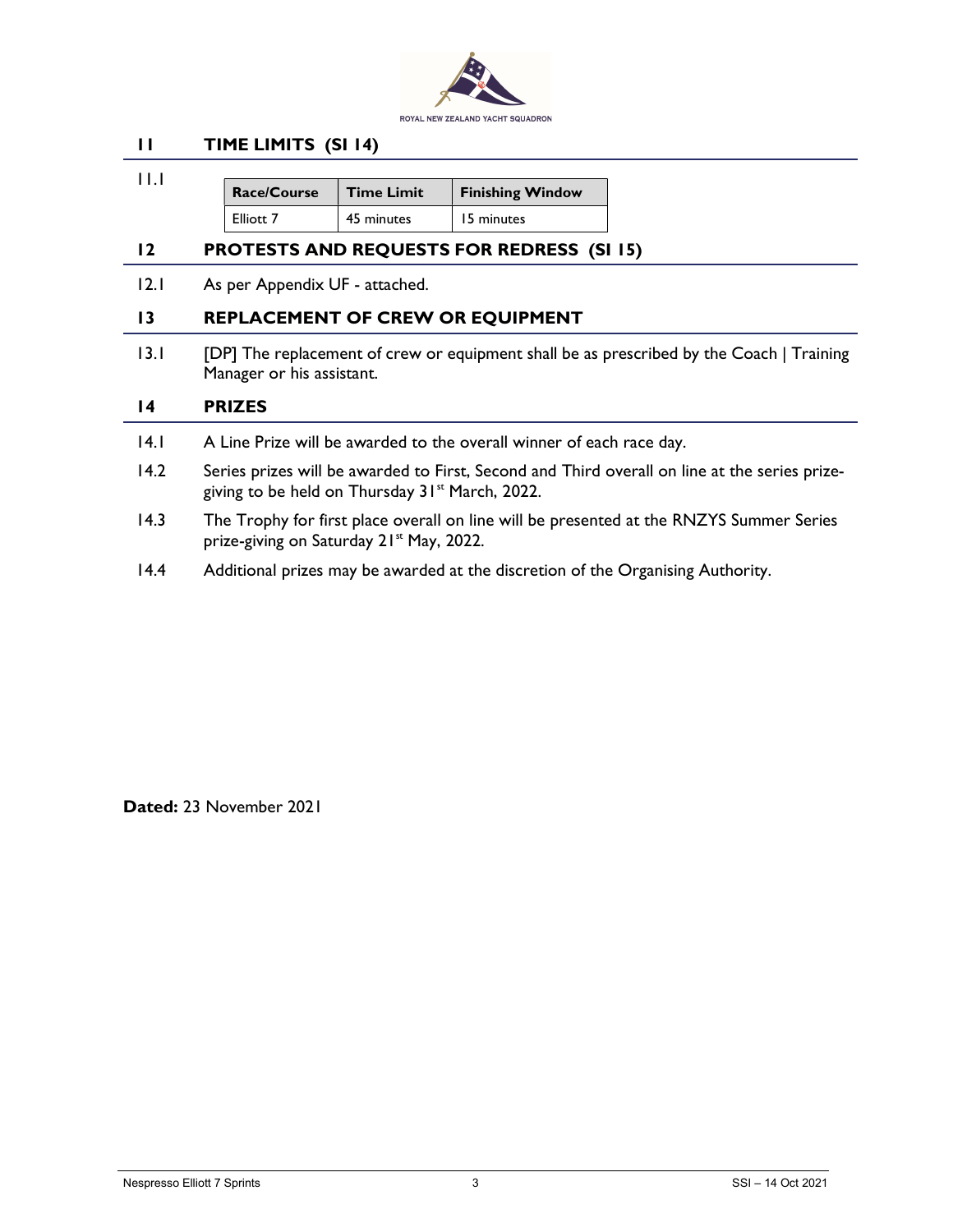

## ATTACHMENT A



| 2s, 2p                       | Red inflatable tetrahedral buoy          |
|------------------------------|------------------------------------------|
| Starting mark starboard end  | Race committee boat                      |
| Starting mark port end       | Yellow/Black inflatable tetrahedral buoy |
| Finishing mark starboard end | Yellow/Black inflatable tetrahedral buoy |
| Finishing mark port end      | Race committee boat                      |
| Change of course             | Green inflatable tetrahedral buoy        |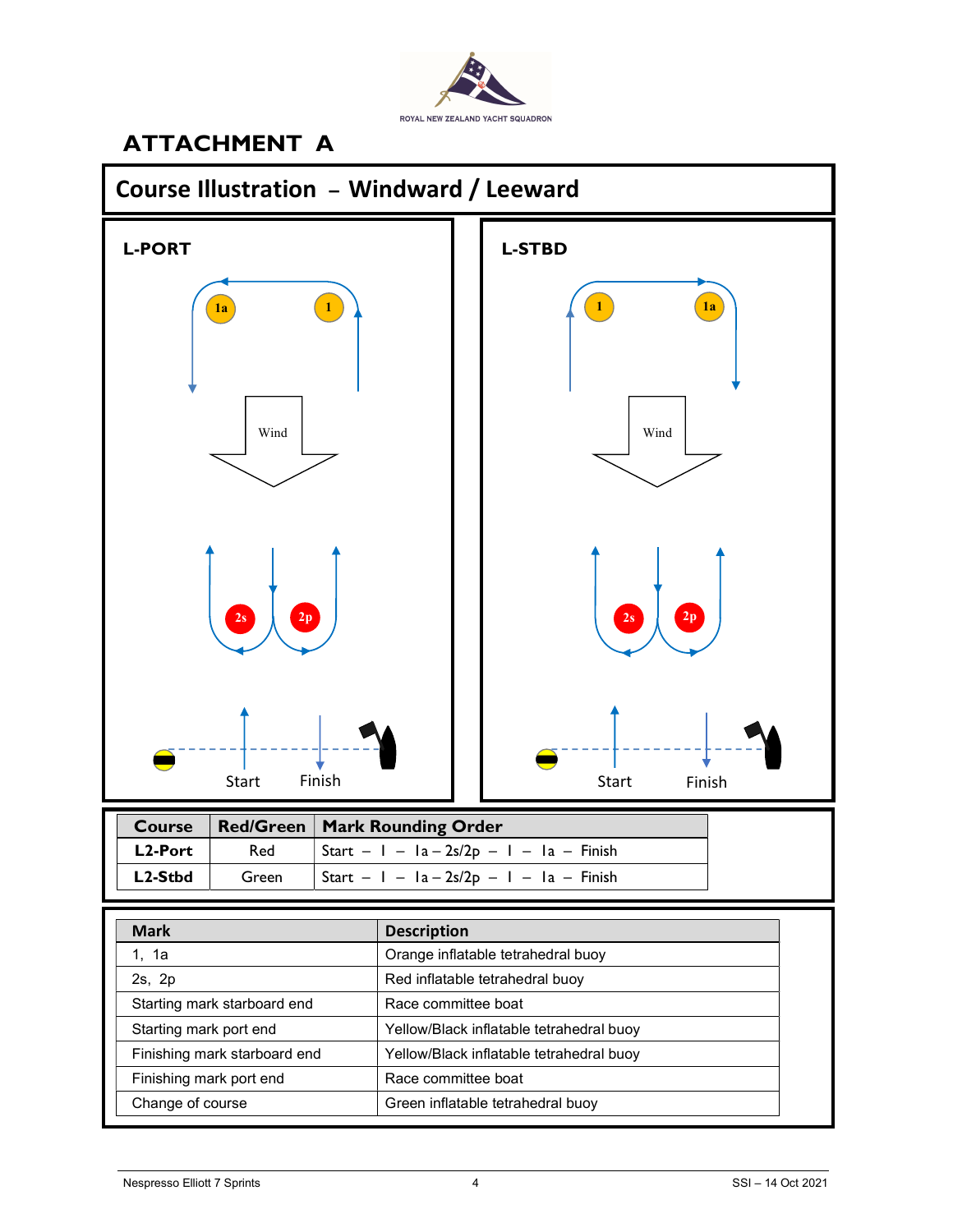

### APPENDIX UF - UMPIRED FLEET RACING RULES

Royal New Zealand Yacht Squadron Edition

**Version: 28 June, 2021** 

Umpired fleet races shall be sailed under The Racing Rules of Sailing as changed by this appendix. Races shall be umpired. The rule changes in UF1 have been approved by World Sailing under Regulation 28.1.5(b) on the condition that only the provided options are used. This appendix applies only when it is referred to in the Notice of Race and made available for all competitors.

### UF1 CHANGES TO THE DEFINITIONS, THE RULES OF PART 1 AND 2, AND RULE 70

UF1.1 Add to the definition Proper Course: 'A boat taking a penalty or manoeuvring to take a penalty is not sailing a proper course.

#### UF1.2

#### UF1.3 Changes to Rules Involving Protests and Requests for Redress

- a) The first sentence of RRS 44.1 is replaced with: 'A boat may take a One-Turn Penalty in accordance with RRS 44.2 when, in an incident while racing, she may have broken one or more rules of Part 2 (except RRS 14 when she has caused damage or injury), RRS 31 or RRS 42.'
- b) RRS 60.1 is replaced with 'A boat may protest another boat or request redress provided she complies with instructions Q2.1 and Q2.3.'
- c) The third sentence of RRS  $61.1(a)$  and all of RRS  $61.1(a)(2)$  are deleted.
- d) RRS 62.1(a), (b) and (c) are deleted. In a race where this addendum applies, there shall be no scoring adjustments for redress given under any of these rules for a previous race.
- e) The three sentences of RRS 64.1 are replaced with: 'When the protest committee decides that a boat that is a party to a protest hearing has broken a rule, it may impose penalties other than disqualification, and make any other scoring arrangement it decides is equitable. If a boat has broken a rule when not racing, the protest committee shall decide whether to apply any penalty to the race sailed nearest in time to that of the incident or make some other arrangement.'
- f) RRS 64.1(a) is changed so that the provision for exonerating a boat may be applied by the umpires without a hearing, and it takes precedent over any conflicting instruction of this addendum.
- g) RRS 64.4(b) is replaced with; 'The protest committee may also penalise a boat that is a party to a hearing under RRS 60.3(d) or RRS 69 for a breach of a rule by a support person by changing the boat's score in a single race, up to and including DSQ.'

#### UF2 PROTESTS AND REQUESTS FOR REDRESS BY BOATS

UF2.1 While racing, a boat may protest another boat under a rule of Part 2, (except RRS 14), or under RRS 31 or 42; however, a boat may only protest under a rule of Part 2 for an incident in which she was involved. To do so she shall hail 'Protest' and conspicuously display a red flag at the first reasonable opportunity for each. She shall remove the flag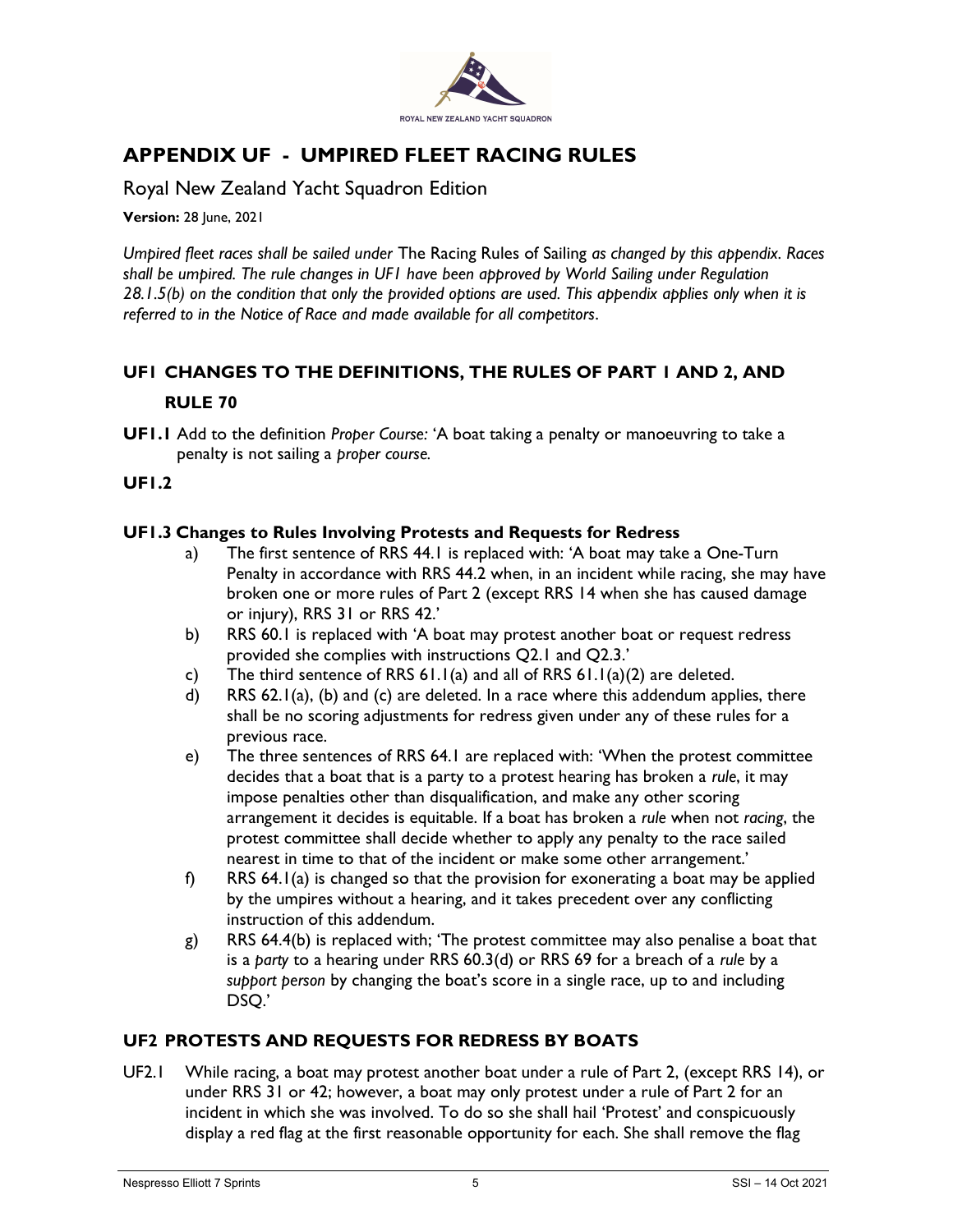

before, or at the first reasonable opportunity after a boat involved in the incident has taken a penalty voluntarily or after an umpire's decision.

- UF2.2 A boat that protests as provided in instruction Q2.1 is not entitled to a hearing unless the incident is not seen or acted on by an umpire. Instead, a boat involved in an incident may acknowledge breaking a rule by taking a One-Turn Penalty in accordance with RRS 44.2. A. An umpire may penalise any boat that broke a rule and was not exonerated, unless the boat took a voluntary penalty.
- UF2.3 A boat intending to
	- a) protest another boat under a rule other than instruction Q3.2 or RRS 28, or a rule listed in instruction Q2.1,
	- b) protest another boat under RRS 14 if there was contact that caused damage or injury, or
	- c) request redress,

shall display a red flag and hail the umpires or the race committee within two minutes after the last boat finishes the race. The same time limit applies to protests under instruction Q5.6. The protest committee shall extend the time limit if there is good reason to do so.

#### UF3 UMPIRE SIGNALS AND IMPOSED PENALTIES

- UF3.1 An umpire shall signal a decision as follows:
	- a) A green and white flag with one long sound means 'No penalty.'
	- b) A red flag with one long sound means 'A penalty is imposed or remains outstanding.' The umpire will hail or signal to identify each such boat.
	- c) A black flag with one long sound means 'The identified boat is disqualified.' The umpire will hail or signal to identify the boat disqualified.

#### UF3.2

- a) A boat penalised under instruction Q3.1(b) shall take a Two-Turns Penalty in accordance with RRS 44.2.
- b) A boat disqualified under instruction Q3.1(c) shall promptly leave the course area.
- c) If the incident is not seen by an umpire, they will not make any signal. The boat shall keep the protest flag flying and advise the umpires or the Race Committee of their intention to protest and identify the other boat/s in the incident. Protests will be heard in accordance with Q5.3.

#### UF4 PENALTIES AND PROTESTS INITIATED BY AN UMPIRE; ROUNDING OR PASSING MARKS

- UF4.1 When a boat,
	- a) breaks RRS 31 and does not take a penalty,
	- b) breaks RRS 42,
	- c) gains an advantage despite taking a penalty,
	- d) deliberately breaks a rule,
	- e) commits a breach of sportsmanship, or
	- f) fails to comply with instruction  $Q3.2$  or take a penalty when required to do so by an umpire,

an umpire may penalise her without a protest by another boat. The umpire may impose a penalty of one or more One-Turn Penalties to be taken in accordance with RRS 44.2, each in accordance with instruction  $Q3.1(b)$ , or disqualify her under instruction  $Q3.1(c)$ , or report the incident to the protest committee for further action. If a boat is penalised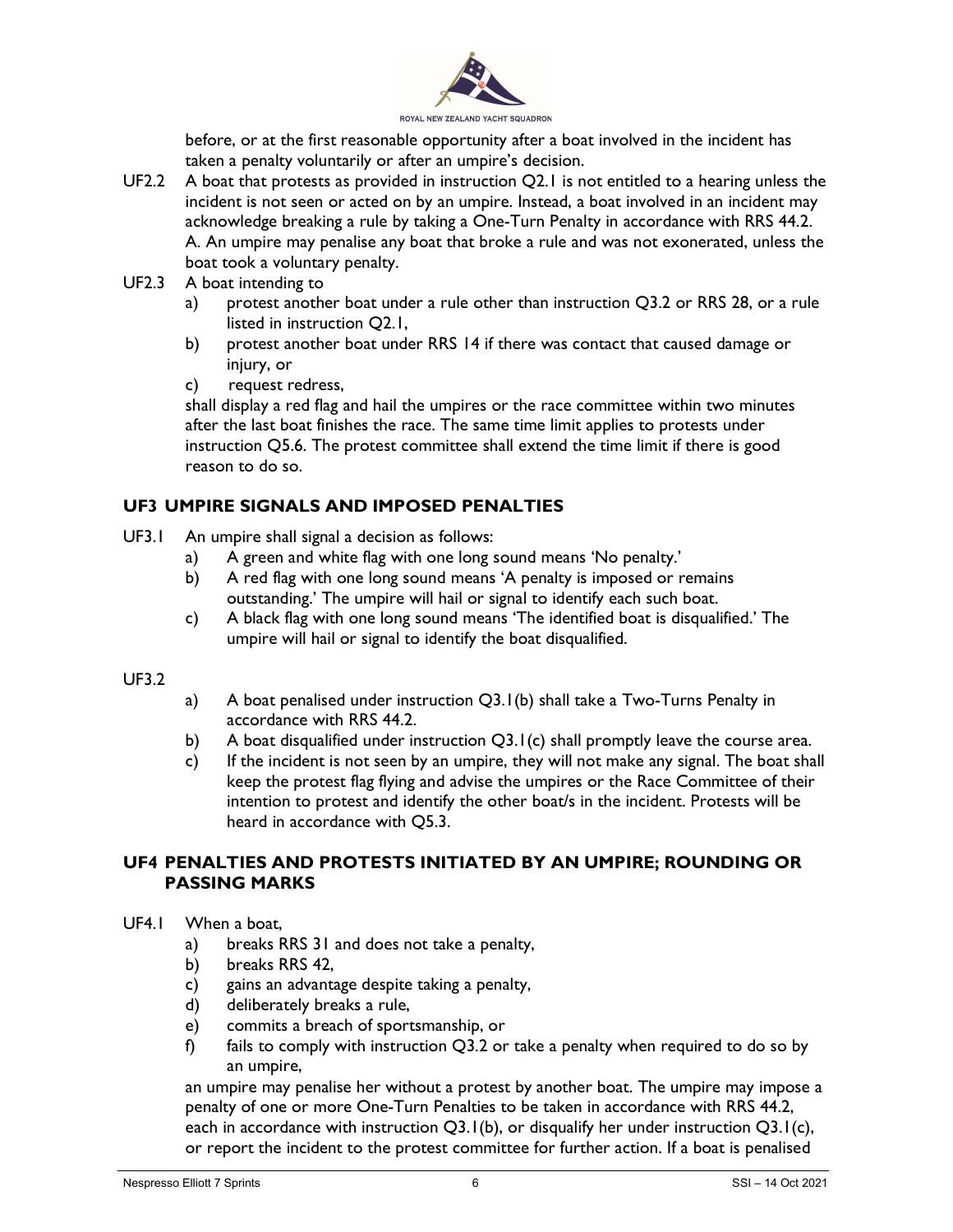

under instruction  $Q4.1(f)$  for not taking a penalty or taking a penalty incorrectly, the original penalty is cancelled.

- UF4.2 The last sentence of RRS 28.2 is changed to 'She may correct any errors to comply with this rule, provided she has not rounded the next mark or finished.' A boat that does not correct any such error shall be disqualified under instruction Q3.1(c).
- UF4.3 An umpire who decides, based on his own observation or a report received from any source, that a boat may have broken a rule other than instruction Q3.2 or RRS 28 or a rule listed in instruction Q2.1 may inform the protest committee for its action under rule 60.3. However, he will not inform the protest committee of an alleged breach of RRS 14 unless there is damage or injury.
- UF4.4 When the umpires decide that a boat has broken RRS 14 and damage resulted, they may impose a point's penalty under RRS 44.1 without a hearing. The competitor shall be informed of the penalty as soon as practicable and, at the time of being informed, may request a hearing.

|  |  |  |  | UF4.5 Damage will be divided into 3 levels as shown in the following table: |
|--|--|--|--|-----------------------------------------------------------------------------|
|--|--|--|--|-----------------------------------------------------------------------------|

| Level $A -$<br>Minor damage | Does not significantly affect the<br>value, general appearance or<br>normal operation of the boat.     | Boat may race without repair although some minor<br>surface work may be required after the event.<br>Repairs should not normally require more than I<br>hour of work.                                                                     |
|-----------------------------|--------------------------------------------------------------------------------------------------------|-------------------------------------------------------------------------------------------------------------------------------------------------------------------------------------------------------------------------------------------|
| Level $B -$<br>Damage       | Affects the value and/or general<br>appearance of the boat.                                            | The damage does not affect the normal operation of<br>the boat in that race but may need some<br>(temporary) work before racing again. Requires<br>more than I hour of work but should not normally<br>require more than 3 hours of work. |
| Level $C -$<br>Major damage | The normal operation of the<br>boat is compromised and its<br>structural integrity may be<br>impaired. | The boat will need some repair work before racing<br>again. Requires more than 3 hours of work.                                                                                                                                           |

Point penalties to be applied without a hearing:

| Level | <b>Points</b> |
|-------|---------------|
|       |               |
|       |               |
|       |               |

#### UF5 PROTESTS REQUESTS FOR REDRESS OR REOPENING; APPEALS; OTHER PROCEEDINGS

- UF5.1 No proceedings of any kind may be taken in relation to any action or non-action by an umpire.
- UF5.2 A boat may not base an appeal on an alleged improper action, omission or decision of the umpires. A party to a hearing may not base an appeal on the decision of the protest committee. In RRS 66 the third sentence is changed to 'A party to the hearing may not ask for a reopening.